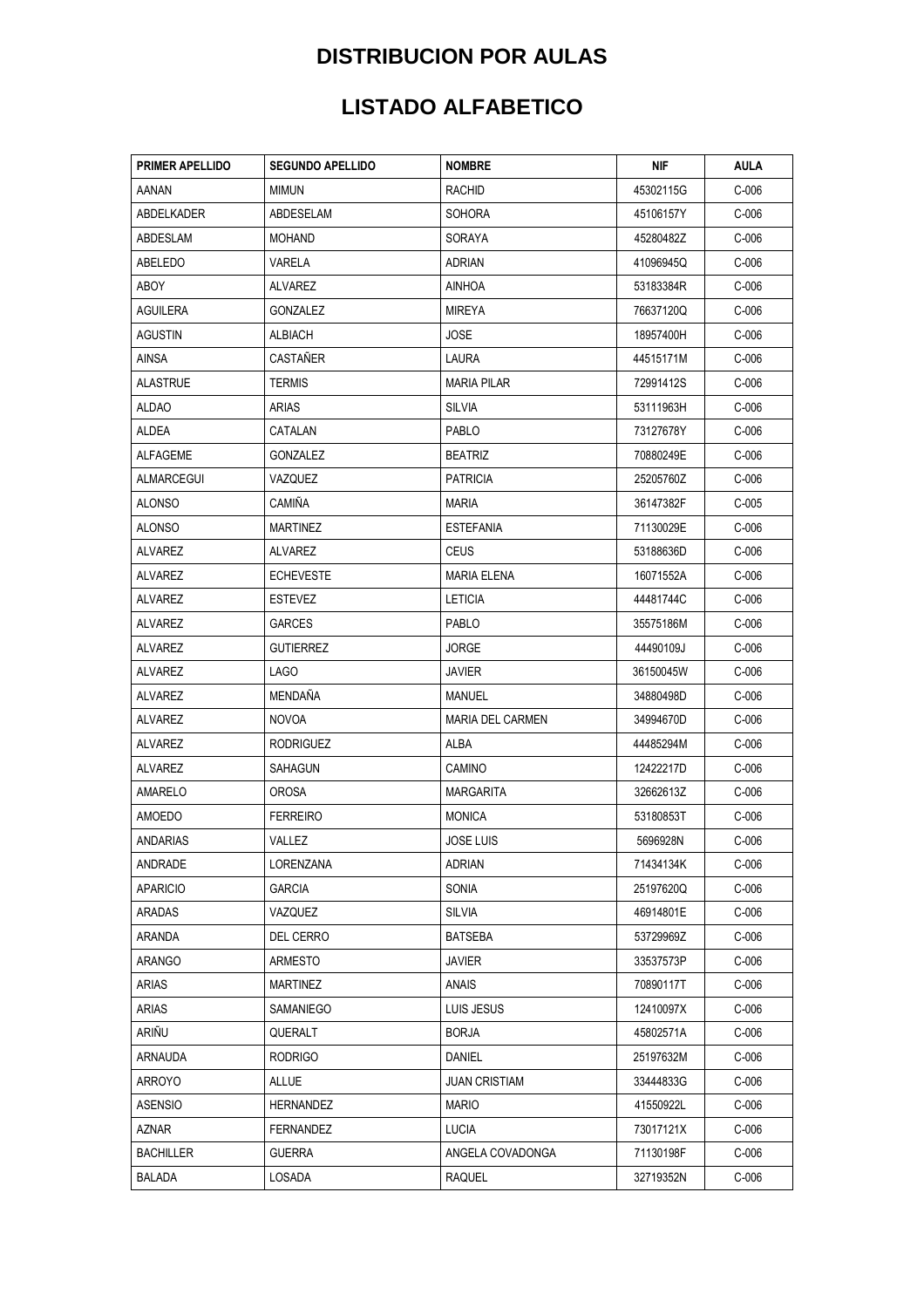| PRIMER APELLIDO  | <b>SEGUNDO APELLIDO</b> | <b>NOMBRE</b>         | NIF       | AULA    |
|------------------|-------------------------|-----------------------|-----------|---------|
| <b>BAÑOS</b>     | <b>MARTIN</b>           | <b>ISABEL</b>         | 06591315K | $C-006$ |
| <b>BAÑUELOS</b>  | LUNA                    | <b>FRANCISCO ELOY</b> | 53191212D | $C-006$ |
| <b>BARQUIN</b>   | <b>BUSTAMANTE</b>       | JOSE MANUEL           | 72137335C | C-006   |
| <b>BARRAL</b>    | VAZQUEZ                 | <b>MARCOS ANTONIO</b> | 76813079W | $C-006$ |
| BARREIRO         | <b>CASTRO</b>           | DAVID                 | 44839964S | $C-006$ |
| BAS              | VILLANUEVA              | <b>FRANCISCO</b>      | 35577436R | C-006   |
| <b>BENAIN</b>    | <b>COHEN</b>            | <b>DAVID</b>          | 45323279P | $C-006$ |
| <b>BENITEZ</b>   | <b>FERNANDEZ</b>        | <b>PURIFICACION</b>   | 53081577S | $C-006$ |
| BERGARA          | <b>GOIKOTXEA</b>        | <b>NAGORE</b>         | 44167401H | $C-006$ |
| <b>BERMEJO</b>   | ALVAREZ                 | NOEMI                 | 51454613W | $C-006$ |
| <b>BERNARDEZ</b> | <b>PAZO</b>             | JORGE                 | 44833063Z | $C-005$ |
| <b>BLANCO</b>    | <b>RAMOS</b>            | HILDA                 | 45873996J | $C-006$ |
| <b>BOTANA</b>    | LOPEZ                   | <b>MARIA JOSE</b>     | 33298370M | $C-006$ |
| <b>BOUHOUT</b>   | TELLAL                  | NAIMA                 | 46155121D | $C-006$ |
| BOUZADA          | <b>VILLAR</b>           | <b>ALBERTO</b>        | 36165068Y | $C-006$ |
| <b>BRINGAS</b>   | <b>RISQUETE</b>         | <b>RUBEN</b>          | 72175075V | $C-006$ |
| <b>BUCHARDO</b>  | <b>PARRA</b>            | MARTA                 | 73396047B | $C-006$ |
| CABALEIRO        | DIAZ                    | MARTA                 | 34880672E | $C-006$ |
| CABALEIRO        | GROBA                   | <b>SOFIA</b>          | 15490550G | C-006   |
| CABO             | <b>SOUTO</b>            | <b>JESUS</b>          | 44810277K | $C-006$ |
| CALABRIA         | <b>MARTINEZ</b>         | <b>MOISES</b>         | 53229837V | $C-007$ |
| CALABUIG         | <b>LAGO</b>             | ALDO                  | 45316536G | C-007   |
| CALERO           | CASADO                  | <b>FRANCISCO JOSE</b> | 72991212E | C-007   |
| CALERO           | <b>VARGAS</b>           | JORDAN EDUARDO        | 25204969M | $C-007$ |
| CALLEJA          | MARIA                   | AINARA                | 72584535P | C-007   |
| CALLEJERO        | <b>PALACIO</b>          | PAULA                 | 29134764C | C-007   |
| CALLEJON         | ANGEL                   | <b>NURIA</b>          | 45303084F | C-007   |
| CALVO            | <b>SALVADOR</b>         | <b>IRENE</b>          | 45312408Q | $C-007$ |
| CALZADA          | SANCHEZ                 | <b>LUCIA</b>          | 70901442D | $C-007$ |
| CALZAS           | <b>CAMPOS</b>           | <b>ELVIRA</b>         | 05407350G | $C-007$ |
| <b>CAMPOS</b>    | ALDANA                  | <b>MARIA ISABEL</b>   | 25458550B | C-007   |
| CANO             | GONZALEZ                | David                 | 44493331S | C-007   |
| CANTON           | ABAD                    | <b>EDUARDO</b>        | 17761753A | C-007   |
| CAÑIBANO         | PELAEZ                  | <b>DIEGO</b>          | 71119876N | C-007   |
| CARBALLO         | <b>BENITO</b>           | MANUEL                | 44813570W | C-007   |
| CARMONA          | <b>ESPINO</b>           | LUIS ANTONIO          | 19898665P | $C-007$ |
| CARMONA          | <b>ROBLEDILLO</b>       | <b>CRISTINA</b>       | 47494694Q | C-007   |
| CARNERO          | <b>BESTEIRO</b>         | <b>ANTONIO</b>        | 44479132F | C-007   |
| CARRETON         | REY                     | <b>EDURNE</b>         | 44841320Z | C-007   |
| CARRILLO         | <b>FERNANDEZ</b>        | <b>FRANCISCO</b>      | 44837127F | C-007   |
| CASADO           | JODAR                   | <b>CRISTOBAL</b>      | 75240411M | C-007   |
| <b>CASAREJOS</b> | <b>PASCUAL</b>          | <b>OSCAR</b>          | 25188356K | $C-007$ |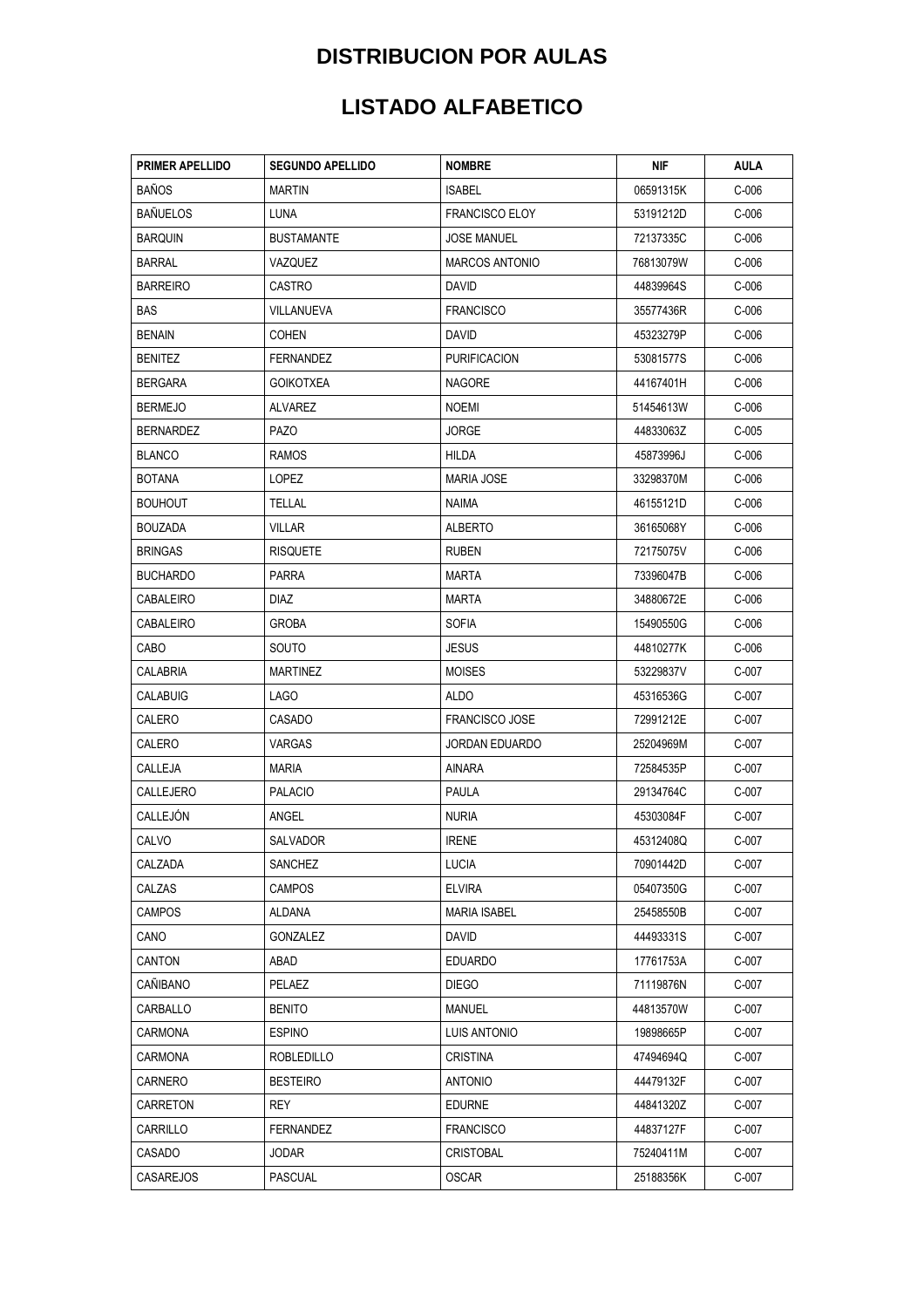| PRIMER APELLIDO    | <b>SEGUNDO APELLIDO</b> | <b>NOMBRE</b>         | NIF       | AULA    |
|--------------------|-------------------------|-----------------------|-----------|---------|
| CASILLAS           | SANCHEZ                 | <b>ROBERTO</b>        | 70885850B | C-007   |
| CASQUETE           | LOPEZ                   | NOELIA                | 71145627A | C-007   |
| CASTELO            | <b>FERRO</b>            | ADRIAN                | 53302526A | C-007   |
| CASTILLO           | <b>SEGOVIA</b>          | <b>ISRAEL</b>         | 2226807Q  | $C-007$ |
| CASTRILLON         | PEREZ                   | JUAN JOSE             | 32682565W | C-007   |
| CASTROMAN          | SOUTO                   | <b>MARIA DOLORES</b>  | 76870919C | C-007   |
| <b>CASTROVIEJO</b> | <b>PALOMO</b>           | AITOR                 | 72502484K | C-007   |
| <b>CEBOLLADA</b>   | SANCHEZ                 | ALVARO                | 18456129D | C-007   |
| CERDAN             | LANDEIRA                | <b>JUAN MANUEL</b>    | 45305408P | C-007   |
| CERNADAS           | PONTE VELOSO            | <b>NURIA</b>          | 53178032P | C-007   |
| <b>CERRO</b>       | RUIZ                    | <b>DIEGO</b>          | 72822880G | C-007   |
| CHACON             | LEON                    | ROSA MARIA            | 12405255K | C-007   |
| CLEMENT            | <b>BARRACHINA</b>       | <b>CECILIA</b>        | 85090845E | C-007   |
| CONDE              | <b>GABIÑA</b>           | MIKEL                 | 45917728E | C-007   |
| CONS               | <b>FORMOSO</b>          | <b>SANTIAGO</b>       | 32692925N | C-007   |
| <b>CORDON</b>      | <b>HORCADA</b>          | ANGELA                | 72818437T | C-007   |
| CORTEGOSO          | <b>MOREIRA</b>          | XIANA                 | 78738482Y | C-007   |
| CORVO              | SEÑORAN                 | <b>CLEMENTE</b>       | 47524119R | C-007   |
| CORVO              | <b>SEÑORAN</b>          | <b>JUAN CARLOS</b>    | 47524120W | C-007   |
| <b>COUCEIRO</b>    | AGRA                    | <b>CARLOS</b>         | 54128504M | C-007   |
| <b>CRESPO</b>      | <b>BUSTOS</b>           | ALEJANDRO             | 12410374B | C-007   |
| CRESPO             | <b>MORENO</b>           | <b>NICOLAS</b>        | 72990598Y | C-007   |
| <b>CRESPO</b>      | <b>MORENO</b>           | YERAI                 | 72990597M | $C-007$ |
| CRUZADO            | CARDONA                 | JAVIER                | 45109772X | C-007   |
| <b>CUARTERO</b>    | <b>SANCHO</b>           | SORAYA                | 29135241Z | C-007   |
| <b>CUEVAS</b>      | <b>PORRAS</b>           | JOSE ANTONIO          | 27393304M | C-007   |
| DE BLAS            | LIMON                   | MARIA                 | 51092283Z | C-007   |
| DE MELCHOR         | <b>FARRE</b>            | ROGER                 | 47324265V | C-007   |
| DE ROJAS           | CHACON                  | DAVID ANTONIO         | 12422174N | $C-007$ |
| DEL CAMPO          | GARCIA                  | <b>JUAN FRANCISCO</b> | 12384217M | C-007   |
| DEL CERRO          | <b>TORRES</b>           | <b>MARIA LAURA</b>    | 33546733Z | C-007   |
| DEL SER            | PEREZ                   | <b>CARLOS</b>         | 16792187R | C-007   |
| <b>DELGADO</b>     | <b>RODRIGUEZ</b>        | <b>ESTHER</b>         | 45686593Z | C-007   |
| <b>DELGADO</b>     | <b>SECLEN</b>           | MELANI                | 0X8089781 | C-007   |
| <b>DIAZ</b>        | CASADO                  | OLGA                  | 05462630S | C-007   |
| DIAZ               | TABOADA                 | <b>MARTA</b>          | 33340057Q | $C-007$ |
| DIAZ-ALEJO         | <b>BETETA</b>           | <b>IRENE</b>          | 53845988K | C-007   |
| <b>DIESTE</b>      | <b>RIAL</b>             | <b>ELISABET</b>       | 53189518V | $C-007$ |
| DIEZ               | DIEZ                    | MARINA                | 70261553A | $C-008$ |
| <b>DIOS</b>        | MUÑOZ                   | <b>EDUARDO</b>        | 71944715W | $C-008$ |
| <b>DUEÑAS</b>      | RAMIREZ                 | <b>MARIA JESUS</b>    | 03885428S | $C-008$ |
| <b>ECHEVERRIA</b>  | <b>MARTINEZ</b>         | ANDER                 | 73119942K | $C-008$ |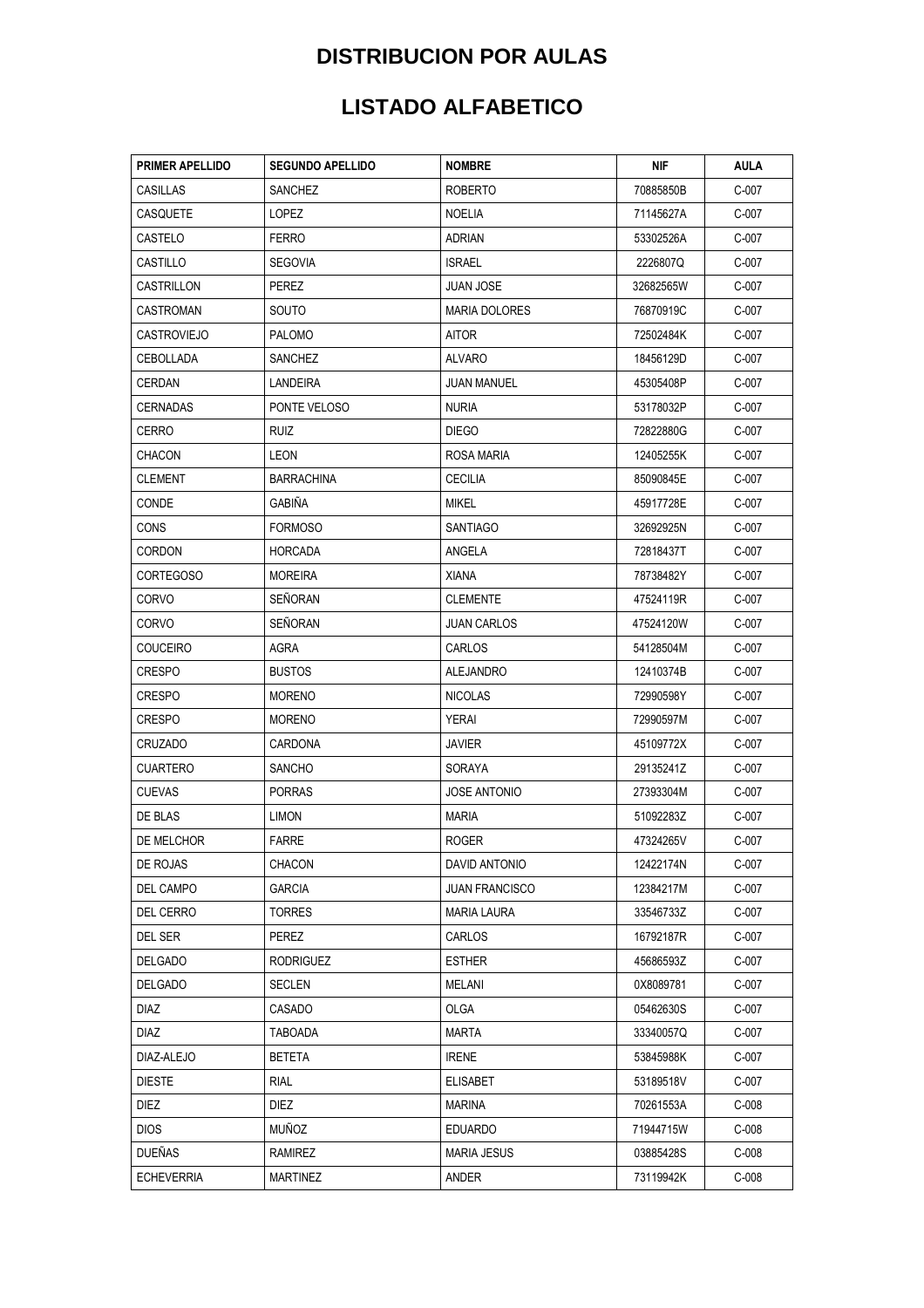| <b>PRIMER APELLIDO</b> | <b>SEGUNDO APELLIDO</b> | <b>NOMBRE</b>           | NIF       | AULA    |
|------------------------|-------------------------|-------------------------|-----------|---------|
| <b>EIRAS</b>           | <b>SANCHEZ</b>          | <b>SEGUNDO</b>          | 32804265D | $C-008$ |
| EIRIZ                  | LIMIA                   | <b>NOELIA</b>           | 44449441D | $C-008$ |
| <b>ENRIQUEZ</b>        | <b>LONGUEIRA</b>        | DAVID                   | 53306081Q | $C-005$ |
| ESCARZA                | BAÑA                    | <b>MARIA DEL CARMEN</b> | 16303903P | $C-008$ |
| ESCRIBANO              | <b>CARRASCOSA</b>       | <b>JOSE CARLOS</b>      | 06260610X | $C-008$ |
| <b>ESTEVEZ</b>         | LAMAS                   | <b>JUAN CARLOS</b>      | 44450162V | $C-008$ |
| <b>ESTRADA</b>         | <b>PINTO</b>            | <b>ALEXIS</b>           | 73123572V | $C-008$ |
| EZQUER                 | RASTRILLA               | MIREN                   | 73117040V | $C-008$ |
| EZQUERRA               | <b>AGUILAR</b>          | <b>MARIA PILAR</b>      | 72983868S | $C-008$ |
| FARTO                  | <b>BARCIA</b>           | SARA                    | 54131441K | $C-008$ |
| FERNANDEZ              | DA CONCEPCION           | ANA BELEN               | 36109774  | $C-008$ |
| <b>FERNANDEZ</b>       | FERNANDEZ               | <b>CRISTINA</b>         | 44473835T | $C-008$ |
| FERNANDEZ              | <b>GUARDIOLA</b>        | LOIRA                   | 53197130Q | $C-008$ |
| <b>FERNANDEZ</b>       | <b>GUERRERO</b>         | <b>MARIA DE AFRICA</b>  | 45104006V | $C-008$ |
| FERNANDEZ              | OTERO                   | <b>SANTIAGO</b>         | 44480751Q | $C-008$ |
| FERNANDEZ              | <b>PADERNE</b>          | MARTA                   | 44832244T | $C-008$ |
| FERNANDEZ              | <b>PALMAS</b>           | <b>CHRISTIAN</b>        | 39464743D | $C-008$ |
| FERNANDEZ              | <b>PINEIRO</b>          | ALBERTO                 | 77010431Z | $C-008$ |
| <b>FERNANDEZ</b>       | <b>PRIETO</b>           | <b>FRANCISCO JAVIER</b> | 47763748Q | $C-008$ |
| FERNANDEZ              | SAN NICOLAS             | ALVARO                  | 72318679D | $C-008$ |
| <b>FILGUEIRAS</b>      | <b>FERNANDEZ</b>        | VANESA                  | 32709927V | $C-008$ |
| <b>FONTENLA</b>        | <b>RODRIGUEZ</b>        | MANUEL                  | 53181900N | $C-008$ |
| FORCADA                | <b>MARTIN</b>           | <b>PALOMA</b>           | 72816006F | $C-008$ |
| <b>FRAGA</b>           | MENDEZ                  | EVA                     | 76728937V | $C-008$ |
| <b>FREIRIA</b>         | <b>BASTERO</b>          | <b>FERNANDO</b>         | 53191407C | $C-008$ |
| <b>FUSTER</b>          | CAMARENA                | <b>SANTIAGO</b>         | 20162262W | $C-008$ |
| GAGO                   | SILVA                   | JULIAN                  | 44843806Q | $C-008$ |
| GALDEANO               | <b>GARCIA</b>           | JON                     | 16094522L | $C-008$ |
| <b>GALINDO</b>         | MILLET                  | CARLOS                  | 45320925T | $C-008$ |
| GALLEGO                | <b>ESTREMERA</b>        | ANA MARIA               | 33268089S | $C-008$ |
| GALLEGO                | <b>SUBIRES</b>          | <b>NOELIA</b>           | 74867245Z | $C-008$ |
| GALVEZ                 | JIMENEZ                 | ALEJANDRO               | 45587673V | $C-008$ |
| <b>GARCIA</b>          | <b>ALVAREZ</b>          | <b>DIANA</b>            | 44477042X | $C-008$ |
| <b>GARCIA</b>          | AMIEL                   | LAURA                   | 40365765Y | $C-008$ |
| GARCIA                 | CUEVA                   | JAVIER                  | 20478211T | $C-008$ |
| <b>GARCIA</b>          | <b>GARCIA</b>           | <b>MARTIN</b>           | 07980695V | $C-008$ |
| GARCIA                 | GOMEZ                   | <b>JUAN IGNACIO</b>     | 7992988M  | $C-008$ |
| <b>GARCIA</b>          | LOPEZ                   | <b>JOSE MANUEL</b>      | 75266744A | $C-008$ |
| GARCIA                 | <b>MARCOS</b>           | <b>JOSE MANUEL</b>      | 7965638W  | $C-008$ |
| <b>GARCIA</b>          | MARTINEZ                | <b>IGNACIO</b>          | 46885978H | $C-008$ |
| GARCIA                 | MOSQUERA                | ADRIAN                  | 44842525T | $C-008$ |
| <b>GARCIA</b>          | RAMIREZ DE ARELLANO     | ESPERANZA               | 30246617F | $C-008$ |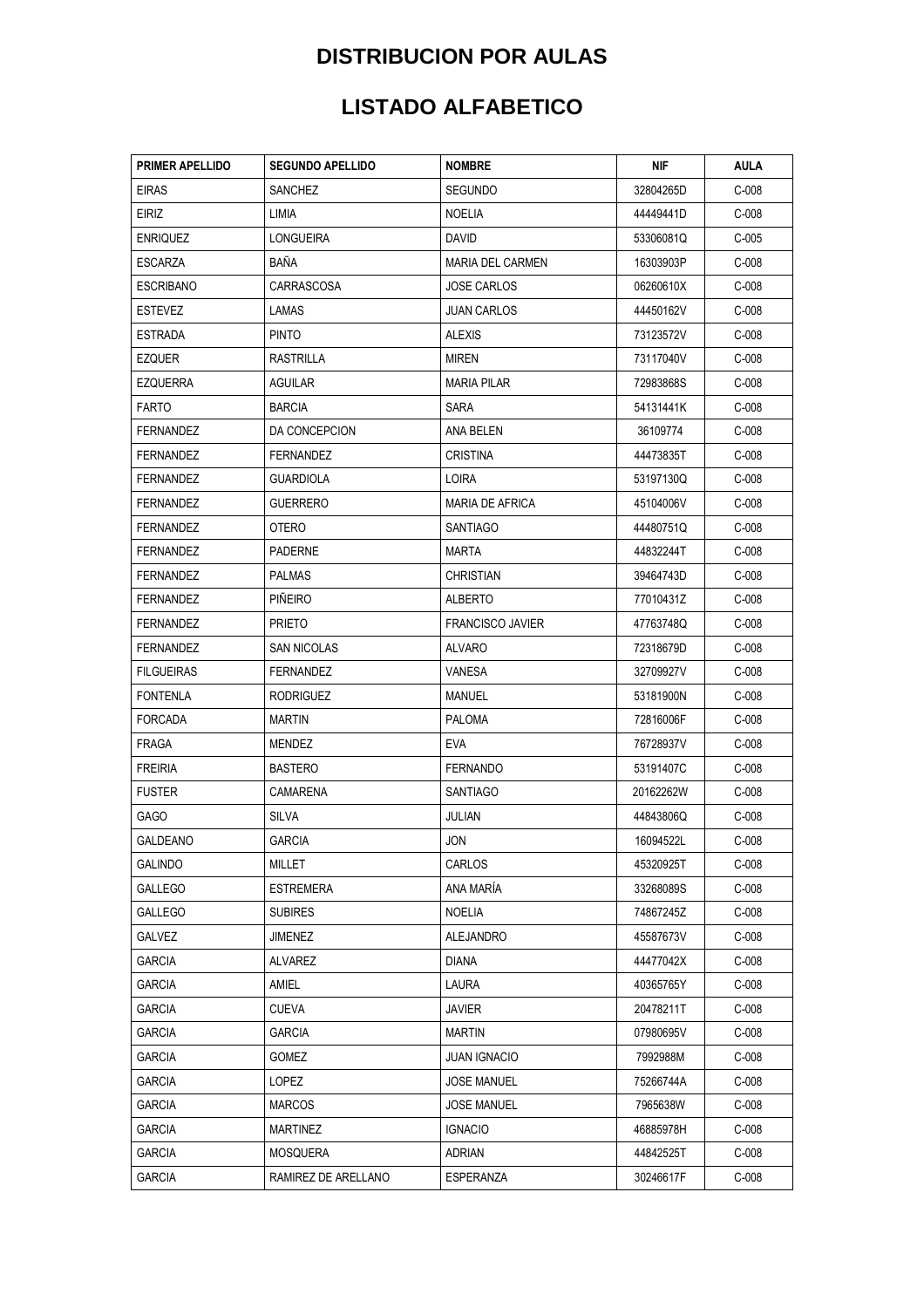| <b>PRIMER APELLIDO</b> | <b>SEGUNDO APELLIDO</b> | <b>NOMBRE</b>           | NIF       | <b>AULA</b> |
|------------------------|-------------------------|-------------------------|-----------|-------------|
| <b>GARCIA</b>          | ROMAN                   | ALBERTO JOSE            | 29095326G | $C-008$     |
| <b>GARCIA</b>          | <b>ROMAN</b>            | <b>PILAR</b>            | 07863078E | $C-008$     |
| <b>GASTON</b>          | DARGUILLA               | SARA                    | 44644130A | $C-008$     |
| GIL                    | <b>BRAVO</b>            | LAURA                   | 76723495A | $C-008$     |
| GIL                    | GARCIA                  | <b>VIRGINIA</b>         | 72973309J | $C-008$     |
| GIL                    | <b>MATALLIN</b>         | ANTONIO JOSE            | 46410197H | $C-008$     |
| <b>GODINO</b>          | <b>MONDEJAR</b>         | <b>FRANCISCO JAVIER</b> | 77330792D | $C-005$     |
| GOMEZ                  | GARCIA                  | ABEL                    | 32702066E | $C-008$     |
| GOMEZ                  | GUTIERREZ               | <b>RICARDO</b>          | 40350404D | $C-008$     |
| <b>GOMEZ</b>           | <b>IGLESIAS</b>         | VANESA                  | 53178190M | $C-008$     |
| <b>GOMEZ</b>           | ROMERO                  | DANIEL                  | 20493953X | $C-008$     |
| <b>GONTAN</b>          | <b>MARTINEZ</b>         | ANGELICA MARIA          | 45871767S | $C-008$     |
| <b>GONZALEZ</b>        | ARIAS                   | <b>CARLOS MANUEL</b>    | 33348653X | $C-008$     |
| GONZALEZ               | <b>CELEIRO</b>          | <b>GUILLERMO</b>        | 73000323W | $C-008$     |
| <b>GONZALEZ</b>        | DEL RIO                 | <b>RUBEN</b>            | 71144590R | $C-008$     |
| <b>GONZALEZ</b>        | <b>ESPINOSA</b>         | <b>ESTHER</b>           | 45298644Y | $C-008$     |
| GONZALEZ               | FONTANALS               | CARLOS                  | 48897363F | $C-009$     |
| <b>GONZALEZ</b>        | FRAGA                   | <b>CARLOS MANUEL</b>    | 50315260T | $C-009$     |
| <b>GONZALEZ</b>        | GOMEZ                   | ANTONIO FRANCISCO       | 45075607T | $C-009$     |
| GONZALEZ               | <b>NOCELO</b>           | <b>FRANCISCO JAVIER</b> | 76726300W | $C-009$     |
| GONZALEZ               | 0YA                     | DANIEL                  | 35572545D | $C-009$     |
| <b>GONZALEZ</b>        | <b>SALAZAR</b>          | <b>ETTORE</b>           | 79005103B | $C-009$     |
| GONZALEZ               | SANZ                    | <b>IVAN</b>             | 72896835Z | $C-009$     |
| GONZALEZ-GAY           | ANDRES                  | <b>FRANCISCO PAKYA</b>  | 71970751W | $C-009$     |
| <b>GRAVALOS</b>        | <b>GARCIA</b>           | <b>INES</b>             | 18048047Q | $C-009$     |
| <b>GROBA</b>           | <b>RODRIGUEZ</b>        | SAMUEL                  | 53172358S | $C-009$     |
| <b>GUARIDO</b>         | <b>BUSTOS</b>           | PATRICIA                | 70888106J | $C-009$     |
| <b>GUBIA</b>           | ARAMBURU                | <b>NOELIA</b>           | 73122881Q | $C-009$     |
| GUERRAS                | PAVON                   | LOURDES                 | 70890081X | $C-009$     |
| <b>GUNTIN</b>          | <b>MIRANDA</b>          | <b>MARIA JOSE</b>       | 36132669Z | $C-009$     |
| <b>GUTIERREZ</b>       | <b>RODRIGUEZ</b>        | ALVARO                  | 51111552D | $C-009$     |
| HERBON                 | NUÑEZ                   | MIGUEL                  | 33544919V | $C-009$     |
| <b>HERMOSILLA</b>      | <b>PINTO</b>            | ALEJANDRO               | 05302770M | $C-009$     |
| HERNANDEZ              | ATIENZA                 | <b>ELENA</b>            | 71165455M | $C-009$     |
| HERNANDEZ              | GARCIA                  | CESAR                   | 72888730M | $C-009$     |
| HERNANDEZ              | <b>VILLARREAL</b>       | SANTIAGO                | 71126144R | $C-009$     |
| HERNANDO               | <b>PASTOR</b>           | <b>BEATRIZ</b>          | 71168874C | $C-009$     |
| HERRERO                | DE CASTRO               | ISABEL                  | 70826133W | $C-009$     |
| <b>HIDALGO</b>         | LOPEZ                   | DANIEL EUGENIO          | 45093766N | $C-009$     |
| <b>HONTIYUELO</b>      | <b>RODRIGUEZ</b>        | ALBERTO                 | 71167002B | $C-009$     |
| HUEGUN                 | <b>ITURRALDE</b>        | JOSEBA AINGERU          | 44151766T | $C-009$     |
| <b>IGLESIAS</b>        | CARBALLO                | ANDREA                  | 44458027Q | $C-009$     |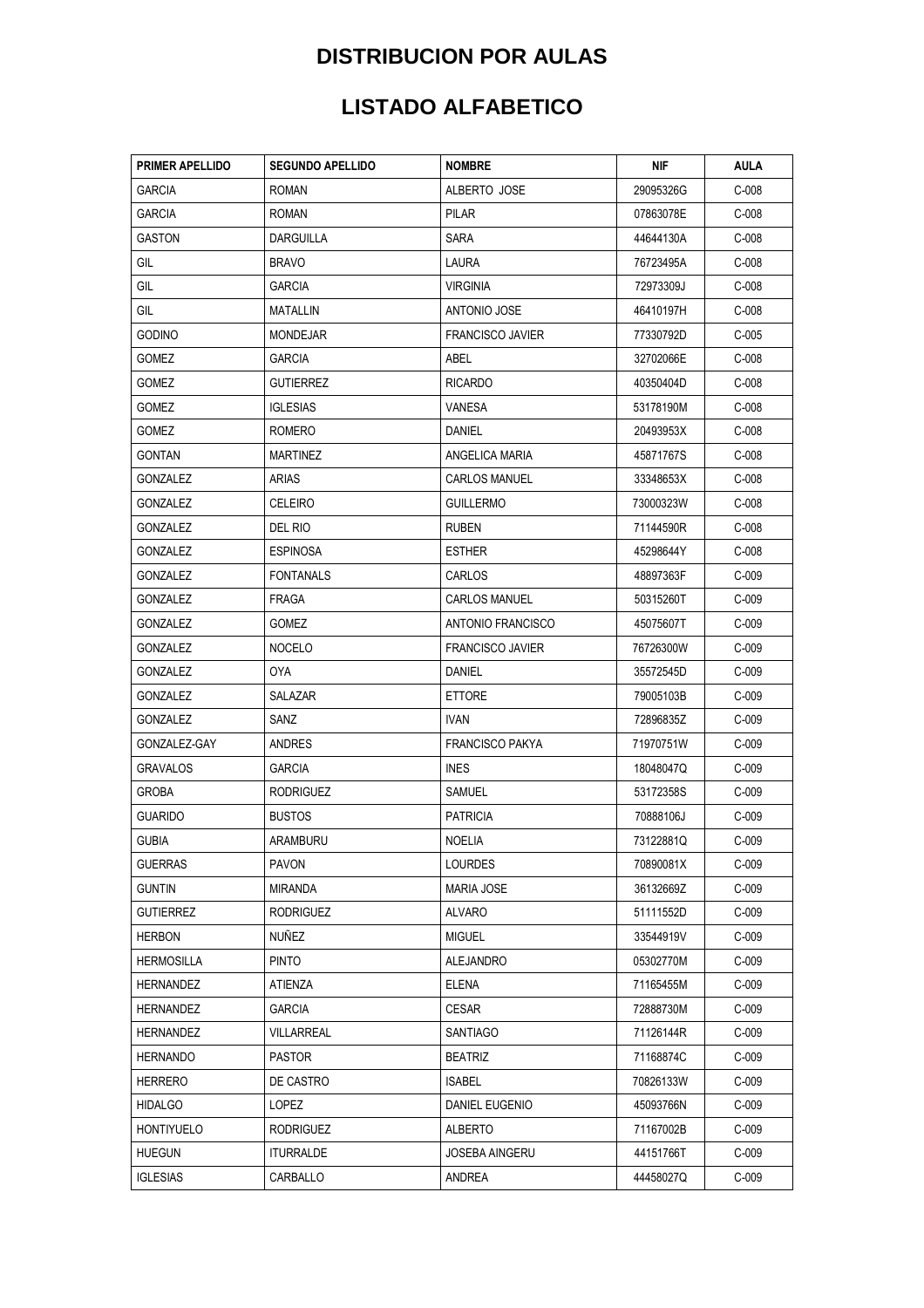| PRIMER APELLIDO  | <b>SEGUNDO APELLIDO</b> | <b>NOMBRE</b>           | NIF       | AULA                             |
|------------------|-------------------------|-------------------------|-----------|----------------------------------|
| <b>IGLESIAS</b>  | GARCIA                  | CAROLINA                | 71133058S | $C-009$                          |
| <b>IGUAL</b>     | <b>MARTINEZ</b>         | JESUS                   | 20469075H | $C-009$                          |
| <b>IGUAL</b>     | <b>MARTINEZ</b>         | <b>ROCIO</b>            | 20469076L | $C-009$                          |
| <b>INFANTE</b>   | <b>SERRANO</b>          | <b>DIEGO</b>            | 71955351N | $C-009$                          |
| <b>INSAUSTI</b>  | ARBELOA                 | <b>INIGO</b>            | 72986126L | $C-009$                          |
| <b>IRIGOYEN</b>  | <b>MARTINEZ</b>         | <b>IGNACIO</b>          | 72817392J | $C-009$                          |
| <b>ISIDRO</b>    | SANCHEZ                 | <b>SERGIO</b>           | 70873136Q | $C-009$                          |
| <b>JAUQUICOA</b> | NARVAEZ                 | ALICIA                  | 72803472P | $C-009$                          |
| JIMENEZ          | <b>DELGADO</b>          | LAURA                   | 80109054P | $C-009$                          |
| <b>JIMENEZ</b>   | <b>ESCAÑO</b>           | <b>OSCAR</b>            | 33529262T | $C-009$                          |
| JIMENEZ          | GARCIA                  | LAURA                   | 47518015S | $C-009$                          |
| JIMENEZ          | LAGUNA                  | <b>MARIA ELENA</b>      | 30942973S | $C-009$                          |
| <b>JIMENEZ</b>   | SANTIAGO                | YOLANDA                 | 05468997B | <b>SALA</b><br><b>PROFESORES</b> |
| JORGE            | ESPAÑA                  | SALVADOR                | 45098204B | $C-009$                          |
| <b>KOPA</b>      | <b>AGRA</b>             | <b>FERNANDO</b>         | 54127891J | $C-009$                          |
| LACALLE          | SANCHEZ                 | VICTORIA JUANA          | 75895502X | $C-009$                          |
| LAIN             | <b>ABARCA</b>           | ANGEL LORENZO           | 18060261V | $C-009$                          |
| LARRAYOZ         | POSADAS                 | AITOR                   | 72824124Y | $C-009$                          |
| LEAL             | <b>MARTIN</b>           | <b>FRANCISCO JOSE</b>   | 45309521G | $C-009$                          |
| LEDO             | VAZQUEZ                 | <b>ELIAS</b>            | 45847613B | $C-009$                          |
| <b>LOBATO</b>    | <b>GOMEZ</b>            | <b>GABRIEL</b>          | 50987517J | $C-009$                          |
| LOBO             | LOPEZ                   | MARTA                   | 50223687J | $C-009$                          |
| LODEIRO          | MARTINEZ                | <b>BEATRIZ</b>          | 46918276R | $C-009$                          |
| LOPEZ            | ARRIBAS                 | ALBERTO                 | 71169228Y | $C-009$                          |
| LOPEZ            | <b>ECHEVARRIA</b>       | GASPAR                  | 07873784X | $C-009$                          |
| LOPEZ            | <b>GOMEZ</b>            | VALERIA                 | 36175189F | $C-009$                          |
| LOPEZ            | GONZALEZ                | <b>ESTEBAN</b>          | 44474849W | $C-009$                          |
| LOPEZ            | <b>OTERO</b>            | <b>SANTIAGO</b>         | 46091953E | $C-009$                          |
| LOPEZ            | <b>RICO</b>             | <b>DIEGO</b>            | 71502055T | $C-009$                          |
| LOPEZ            | <b>RODRIGUEZ</b>        | MIGUEL                  | 71018956Q | $C-009$                          |
| LOPEZ            | SAAVEDRA                | ANTONIO                 | 45298021G | $C-009$                          |
| LOPEZ            | VALENZUELA              | MARIA LIDIA             | 77338435S | $C-005$                          |
| LORENZO          | MARTINEZ                | <b>JUAN CESAR</b>       | 73027879G | $C-009$                          |
| LOSADA           | VILA                    | MARIA DOLORES           | 44448477B | $C-009$                          |
| Lourido          | POCEIRO                 | <b>FRANCISCO JAVIER</b> | 77418964K | $C-009$                          |
| LUCAS            | SANCHEZ                 | IVAN                    | 44553689K | $C-009$                          |
| MADUEÑO          | FERNANDEZ               | <b>JOSE ANTONIO</b>     | 80158284H | $C-010$                          |
| MALINGRE         | GAJINO                  | CARLOTA                 | 47402005V | $C-010$                          |
| MALLO            | <b>FUENTES</b>          | MONSERRAT               | 33295049L | $C-010$                          |
| <b>MANJON</b>    | ENFEDDAL                | MERIEM                  | 45102491C | $C-010$                          |
| MANZANO          | ROMERO                  | MARIA DEL AGUILA        | 75715952K | $C-010$                          |
| <b>MARCHAL</b>   | <b>BERMUDEZ</b>         | PEDRO JESUS             | 77327148K | $C-010$                          |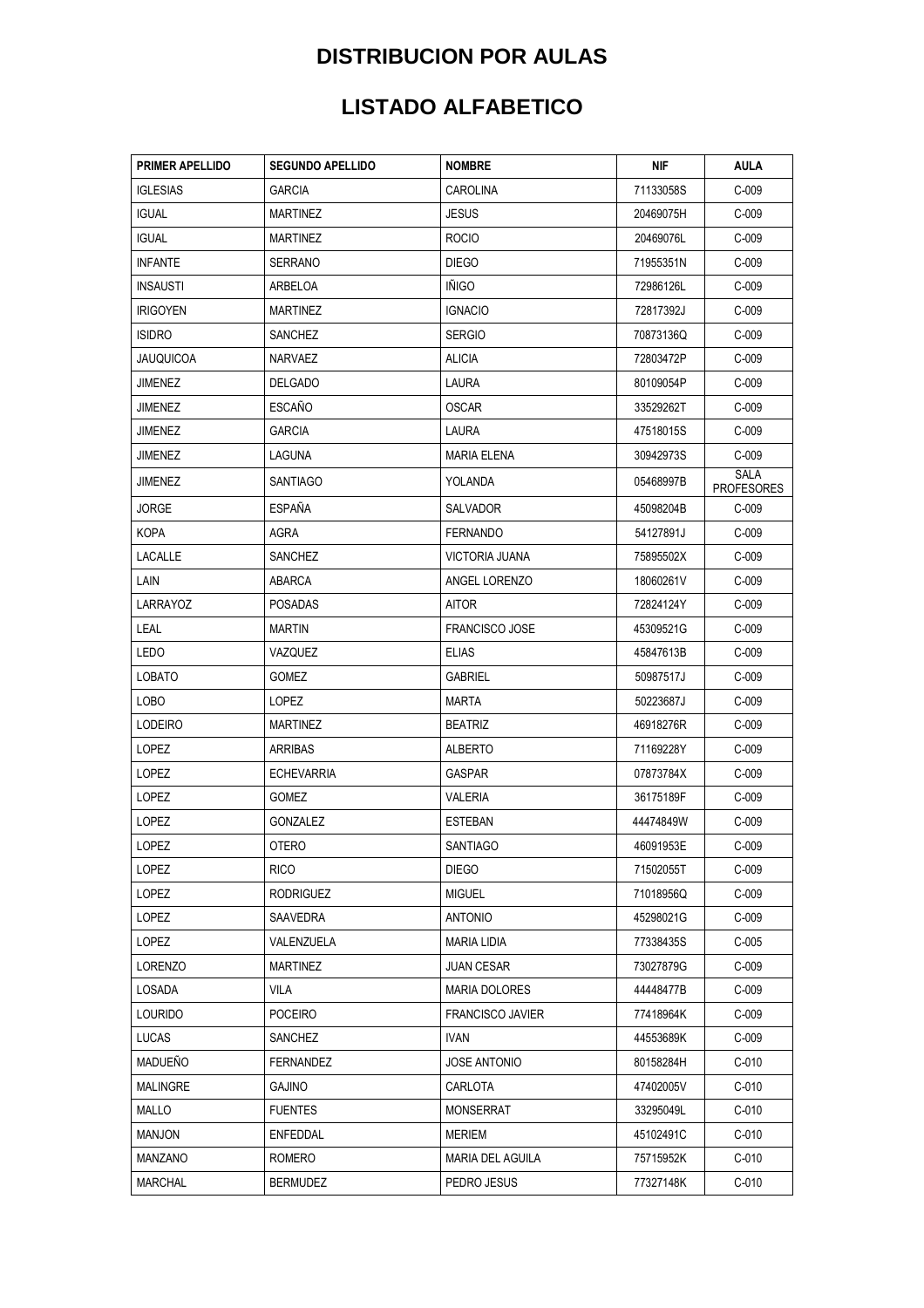| <b>PRIMER APELLIDO</b>  | <b>SEGUNDO APELLIDO</b> | <b>NOMBRE</b>           | NIF       | AULA    |
|-------------------------|-------------------------|-------------------------|-----------|---------|
| <b>MARIN</b>            | <b>MUÑOZ</b>            | <b>MARIA ISABEL</b>     | 26249189W | $C-010$ |
| <b>MARIN</b>            | <b>TORRES</b>           | PABLO                   | 71938465P | $C-010$ |
| <b>MARTIN</b>           | <b>BUENO</b>            | <b>INMACULADA</b>       | 70890427B | $C-010$ |
| <b>MARTIN</b>           | CASTILLA                | DAVID                   | 75721928V | $C-010$ |
| <b>MARTIN</b>           | DEL PRISCO              | VICTOR                  | 70255122N | $C-010$ |
| <b>MARTIN</b>           | GARCIA                  | ALBERTO                 | 71941508S | $C-010$ |
| <b>MARTIN</b>           | GONZALEZ                | <b>CARLOS</b>           | 52903952L | $C-010$ |
| <b>MARTIN</b>           | <b>MARTIN</b>           | <b>JUANA MARIA</b>      | 07990915W | $C-010$ |
| <b>MARTIN</b>           | <b>PORTAL</b>           | <b>JORGE</b>            | 70864450R | $C-010$ |
| <b>MARTIN</b>           | QUINTANA                | ALEIDA                  | 19007897F | $C-010$ |
| <b>MARTINEZ</b>         | AYUCAR                  | ENEKO                   | 72802534J | $C-010$ |
| MARTINEZ                | GOMILA                  | <b>FRANCISCO JAVIER</b> | 44817598M | $C-010$ |
| <b>MARTINEZ</b>         | MALENO                  | <b>FRANCISCO</b>        | 77372823H | $C-010$ |
| <b>MARTINEZ</b>         | <b>MARTINEZ</b>         | IVAN.                   | 44656646F | $C-010$ |
| <b>MARTINEZ</b>         | <b>PIQUER</b>           | <b>SERGIO JAVIER</b>    | 48384727H | $C-010$ |
| <b>MARTINEZ</b>         | <b>PLANAS</b>           | ANGELES                 | 53303027K | $C-010$ |
| MARTINEZ                | SAMPAYO                 | SONIA                   | 35566898C | $C-010$ |
| <b>MARTINEZ</b>         | TABOADA                 | SOL XIMENA              | 33552743K | $C-010$ |
| <b>MARTINEZ DE YUSO</b> | ARIZA                   | <b>IGNACIO ENRIQUE</b>  | 29131833X | $C-010$ |
| <b>MARZOK</b>           | amar                    | KAMAL                   | 45730907F | $C-010$ |
| MATEO                   | VALERO                  | <b>BERIT</b>            | 17765086R | $C-010$ |
| <b>MATRAN</b>           | FERNANDEZ               | CARLOS                  | 71158116A | $C-010$ |
| MEDIAVILLA              | LOPEZ                   | ALBERTO                 | 53668320M | $C-010$ |
| MEHANA                  | <b>MARTIN</b>           | YUSUF                   | 78542966J | $C-010$ |
| MEHDI                   | <b>BELAID</b>           | <b>MOHAMED TAOFIK</b>   | 45080190Y | $C-010$ |
| <b>MEIJIDE</b>          | LOPEZ                   | <b>BEATRIZ</b>          | 44828641P | $C-010$ |
| MENDEZ                  | GARCIA                  | ALBERTO                 | 33555485A | $C-010$ |
| <b>MIGUEL</b>           | <b>ALCALDE</b>          | <b>ENRIQUE</b>          | 73089668S | $C-010$ |
| <b>MIGUEZ</b>           | VAZQUEZ                 | <b>YESICA</b>           | 44842317E | $C-010$ |
| MIRAMBELL               | DE AREBA                | ALEJANDRO               | 45302138G | $C-010$ |
| <b>MOLINER</b>          | MONEDERO                | SALVADOR                | 53787938T | C-010   |
| <b>MONFERRER</b>        | QUINTANA                | FERNANDO                | 18957535S | C-010   |
| <b>MONFORT</b>          | <b>SALVADOR</b>         | <b>JOSE MANUEL</b>      | 18981718W | $C-010$ |
| <b>MONFORTE</b>         | ALCON                   | <b>ADRIAN</b>           | 20903747J | $C-010$ |
| <b>MONTERO</b>          | GOMEZ                   | JAVIER                  | 50127021Q | $C-010$ |
| <b>MONTERO</b>          | LOPEZ                   | ALEJANDRO               | 44474075X | $C-010$ |
| MONTERO                 | ROJAS                   | <b>CLAUDIO JESUS</b>    | 01647477X | C-010   |
| MORALEDA                | MADERO                  | AURELIO                 | 11849682J | $C-010$ |
| <b>MORALES</b>          | SANCHEZ                 | ALBERTO                 | 51102270L | $C-010$ |
| <b>MORANDEIRA</b>       | <b>SEIJO</b>            | David                   | 33543035L | $C-010$ |
| MORANT                  | <b>SEGURA</b>           | JORDI                   | 20033837D | $C-010$ |
| <b>MORENO</b>           | <b>ASURMENDI</b>        | <b>DAVID</b>            | 72689714P | $C-010$ |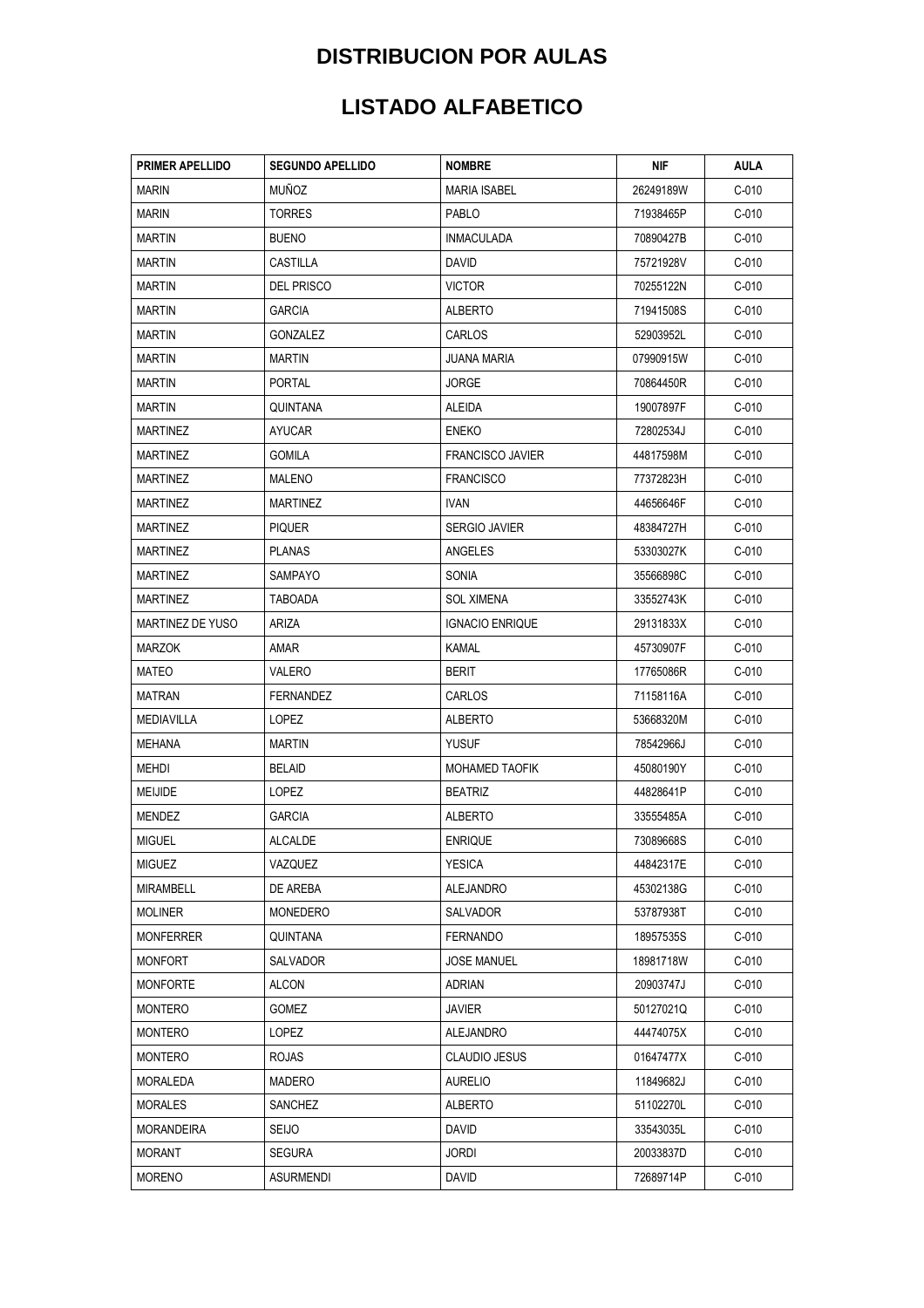| <b>PRIMER APELLIDO</b> | <b>SEGUNDO APELLIDO</b> | <b>NOMBRE</b>           | NIF       | <b>AULA</b> |
|------------------------|-------------------------|-------------------------|-----------|-------------|
| <b>MORENO</b>          | <b>PARDO</b>            | <b>RUBEN</b>            | 73118097Q | $C-010$     |
| <b>MORENO</b>          | <b>RUANO</b>            | JUAN ANTONIO            | 77343786F | $C-010$     |
| <b>MORENO</b>          | <b>VIDEGAIN</b>         | IÑAKI                   | 72691734G | $C-010$     |
| <b>MORO</b>            | <b>PAJARES</b>          | <b>EMILIO JAVIER</b>    | 71129404H | $C-010$     |
| <b>MOVILLA</b>         | <b>TORRES</b>           | MARIA TERESA            | 71176784H | $C-010$     |
| MOYA                   | <b>MARTINEZ</b>         | <b>DIEGO</b>            | 04596412T | $C-010$     |
| <b>MUNICIO</b>         | <b>BELLIDO</b>          | <b>MARIA DEL CARMEN</b> | 51407578W | $C-010$     |
| MUÑIZ                  | REY                     | <b>YESICA</b>           | 53488592E | $C-010$     |
| <b>MUÑOZ</b>           | <b>GARATACHEA</b>       | <b>LUIS ANTONIO</b>     | 17442237A | $C-010$     |
| NABOT                  | <b>SUAREZ</b>           | <b>CRISTINA</b>         | 41552819F | $C-010$     |
| NAVARRETE              | CARMONA                 | <b>DOLORES</b>          | 78687771X | $C-010$     |
| <b>NAVARRETE</b>       | HERNANDEZ               | OLGA                    | 25197584A | $C-010$     |
| <b>NEBRA</b>           | AZUARA                  | <b>JOSE ANTONIO</b>     | 73019130H | $C-105$     |
| <b>NGUEMA</b>          | <b>NCHAMA</b>           | <b>ANTONIO</b>          | X4873803B | $C-105$     |
| NIETO                  | <b>GARCIA</b>           | <b>ALEJANDRO</b>        | 44484699P | $C-105$     |
| NIETO                  | <b>VECINO</b>           | <b>EDUARDO</b>          | 71146200R | $C-105$     |
| NOGALES                | <b>CORRALES</b>         | <b>JOSE LUIS</b>        | 32039600W | $C-105$     |
| NOGUERAS               | RIZZO                   | ANDRES                  | 36129923M | $C-105$     |
| NOMDEDEU               | <b>GUINOT</b>           | JAVIER                  | 19008039B | $C-105$     |
| NOVAL                  | QUILEZ                  | MARTA                   | 72980175W | $C-105$     |
| NUÑEZ                  | <b>COSTAS</b>           | <b>PATRICIA</b>         | 36092533J | $C-105$     |
| NUÑEZ                  | <b>NUÑEZ</b>            | <b>JESSICA ARACELI</b>  | X7196032E | $C-105$     |
| O'CALLAGHAN            | <b>DOMINGUEZ</b>        | LAIA                    | 39921883R | $C-105$     |
| OLIVA                  | <b>GARCIA</b>           | DAVID                   | 02610289L | $C-105$     |
| <b>OLMOS</b>           | PEREZ                   | <b>MARIA VIRGINIA</b>   | 71142433Y | $C-105$     |
| <b>OLMOS</b>           | RUIZ                    | VANESA                  | 45103803K | $C-105$     |
| ORDOÑEZ                | <b>CUMBRERAS</b>        | CRISTINA                | 77361443T | $C-105$     |
| ORDOÑEZ                | ZAMORA                  | CARMEN                  | 45090822N | $C-105$     |
| ORTEGA                 | LORA                    | RAUL                    | 71951767Q | $C-105$     |
| <b>ORTEGA</b>          | <b>VITORES</b>          | <b>MARIA DEL PILAR</b>  | 12762927C | $C-105$     |
| <b>ORTIZ</b>           | <b>BENITO</b>           | AARON                   | 46796012M | $C-105$     |
| ORTIZ                  | <b>MORALES</b>          | LORENA                  | 26046670K | C-105       |
| <b>OSORIO</b>          | PELAEZ                  | PABLO                   | 44838174L | $C-105$     |
| OVEJAS                 | <b>GOMEZ</b>            | MIGUEL ANGEL            | 17757518T | C-105       |
| PALOMINO               | <b>MARTIN</b>           | RAQUEL                  | 26045404C | C-105       |
| <b>PAREDES</b>         | <b>OBISPO</b>           | GONZALO                 | 71954428D | $C-105$     |
| <b>PATEIRO</b>         | GONZALEZ                | <b>LAURA</b>            | 44477137J | C-105       |
| PATINO                 | PANIAGUA                | JUAN MANUEL             | 70983012K | $C-105$     |
| <b>PAZMIÑO</b>         | MEZA                    | <b>JOSE STALYN</b>      | 70966640W | C-105       |
| PAZO                   | <b>PEREIRA</b>          | <b>MIGUEL</b>           | 15490595A | C-105       |
| PELAEZ                 | VAZQUEZ                 | <b>HORACIO</b>          | 39452129E | $C-105$     |
| <b>PEREIRO</b>         | <b>SUAREZ</b>           | <b>JUAN</b>             | 35579603Y | $C-105$     |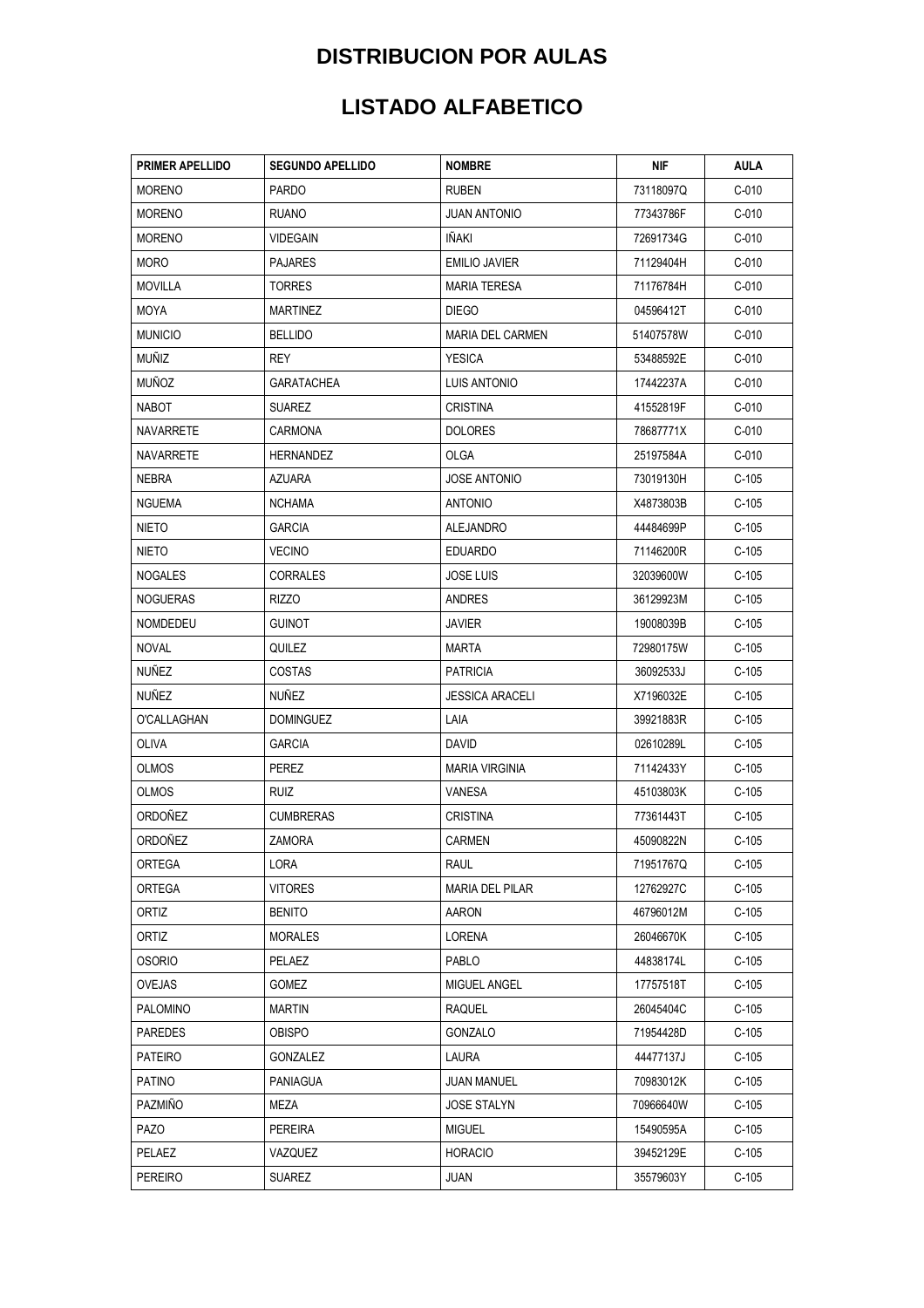| <b>PRIMER APELLIDO</b> | <b>SEGUNDO APELLIDO</b> | <b>NOMBRE</b>           | NIF       | AULA    |
|------------------------|-------------------------|-------------------------|-----------|---------|
| PEREZ                  | ALONSO                  | <b>JULIO CESAR</b>      | 36087269Q | $C-105$ |
| <b>PEREZ</b>           | <b>FERNANDEZ</b>        | PATRICIA GUADALUPE      | 47515252N | $C-105$ |
| PEREZ                  | <b>GOMEZ</b>            | ALBA                    | 76909149R | $C-105$ |
| PEREZ                  | <b>GUTIERREZ</b>        | <b>CRISTOBAL</b>        | 32719601P | $C-105$ |
| PEREZ                  | MARLASCA                | VANESSA                 | 03134632P | $C-105$ |
| PEREZ                  | rama                    | MARIA JOSE              | 32845977E | $C-105$ |
| <b>PICO</b>            | MARTINEZ                | <b>FRANCISCO</b>        | 79330842R | $C-106$ |
| PINILLA                | LOPEZ                   | ELOY JESUS              | 26026718X | $C-106$ |
| <b>PIÑEIRO</b>         | <b>RODRIGUEZ</b>        | CRISTIAN                | 53182094E | $C-106$ |
| <b>PIRES</b>           | <b>DIEGUEZ</b>          | <b>MARIA DEL CARMEN</b> | 36169251A | $C-106$ |
| <b>PLIEGO</b>          | <b>MARTINEZ</b>         | <b>MARIA ISABEL</b>     | 77356567T | $C-106$ |
| PRADA                  | PEREZ                   | david                   | 44473821D | $C-106$ |
| <b>PREGO</b>           | <b>RODRIGUEZ</b>        | DANIEL                  | 78809935K | $C-106$ |
| <b>PRESTEL</b>         | CORROCHANO              | <b>JAVIER</b>           | 02279701X | $C-106$ |
| <b>PUENTE</b>          | JIMENEZ                 | CLARA                   | 51060923A | $C-106$ |
| <b>PUERTAS</b>         | <b>DORADO</b>           | MAR                     | 77411056W | $C-106$ |
| <b>PULPON</b>          | VALLADOLID              | <b>MARCOS</b>           | 74521067D | $C-106$ |
| <b>QUINTAS</b>         | GONZALEZ                | SANTIAGO                | 79323795S | $C-106$ |
| <b>RENDON</b>          | GONZALEZ                | ANA                     | 35573689A | $C-106$ |
| <b>REUS</b>            | MEDINA                  | ANTONIO                 | 30546247Q | $C-106$ |
| REY                    | GONZALEZ                | <b>JACOBO</b>           | 44473823B | $C-106$ |
| REY                    | SANDE                   | <b>FRANCISCO</b>        | 44809867W | $C-106$ |
| REYES                  | PADILLA                 | <b>FRANCISCO</b>        | 26510243Y | $C-106$ |
| <b>RIVAS</b>           | <b>LORENZO</b>          | REBECA                  | 33296609S | $C-106$ |
| <b>RIVERA</b>          | <b>MIRAS</b>            | LUCIA                   | 45845651G | $C-106$ |
| <b>ROBLES</b>          | <b>LEITE</b>            | MIGUEL ANGEL            | 44468777W | $C-106$ |
| <b>ROCA</b>            | <b>ALONSO</b>           | ALEJANDRO               | 32715420J | $C-106$ |
| <b>RODRIGUEZ</b>       | CAÑUELO                 | <b>JESUS</b>            | 52416728G | $C-106$ |
| RODRIGUEZ              | CORDERO                 | David                   | 71950067H | $C-106$ |
| RODRIGUEZ              | FERNANDEZ               | JULIA                   | 36162373W | $C-106$ |
| <b>RODRIGUEZ</b>       | PEREZ                   | <b>ROCIO</b>            | 51461245X | $C-106$ |
| RODRIGUEZ              | RAMOS                   | MARIA                   | 44464147H | $C-106$ |
| <b>RODRIGUEZ</b>       | <b>TEJEDOR</b>          | ROSA MARIA              | 71171886L | $C-106$ |
| <b>RODRIGUEZ</b>       | VALLEJO                 | CARLOS                  | 70896504Q | $C-106$ |
| RODRIGUEZ              | VICENTE                 | BORJA                   | 46095666D | $C-106$ |
| <b>ROMAN</b>           | GOMEZ                   | <b>VICTOR</b>           | 70908794R | $C-106$ |
| <b>ROMAN</b>           | <b>RIVERA</b>           | DANIEL MANUEL           | 20483060L | $C-106$ |
| ROMERO                 | CALVO                   | DANIEL                  | 73141891M | $C-106$ |
| <b>RONSANO</b>         | <b>BARDAJI</b>          | DANIEL                  | 18050091J | $C-106$ |
| <b>ROSA</b>            | <b>CAPARROS</b>         | <b>PATRICIA</b>         | 34859980F | $C-106$ |
| <b>ROSAS</b>           | RAMOS                   | JUAN ANTONIO            | 77326176S | $C-106$ |
| <b>ROUX</b>            | <b>LENDOIRO</b>         | <b>SIMON</b>            | 47373339D | $C-106$ |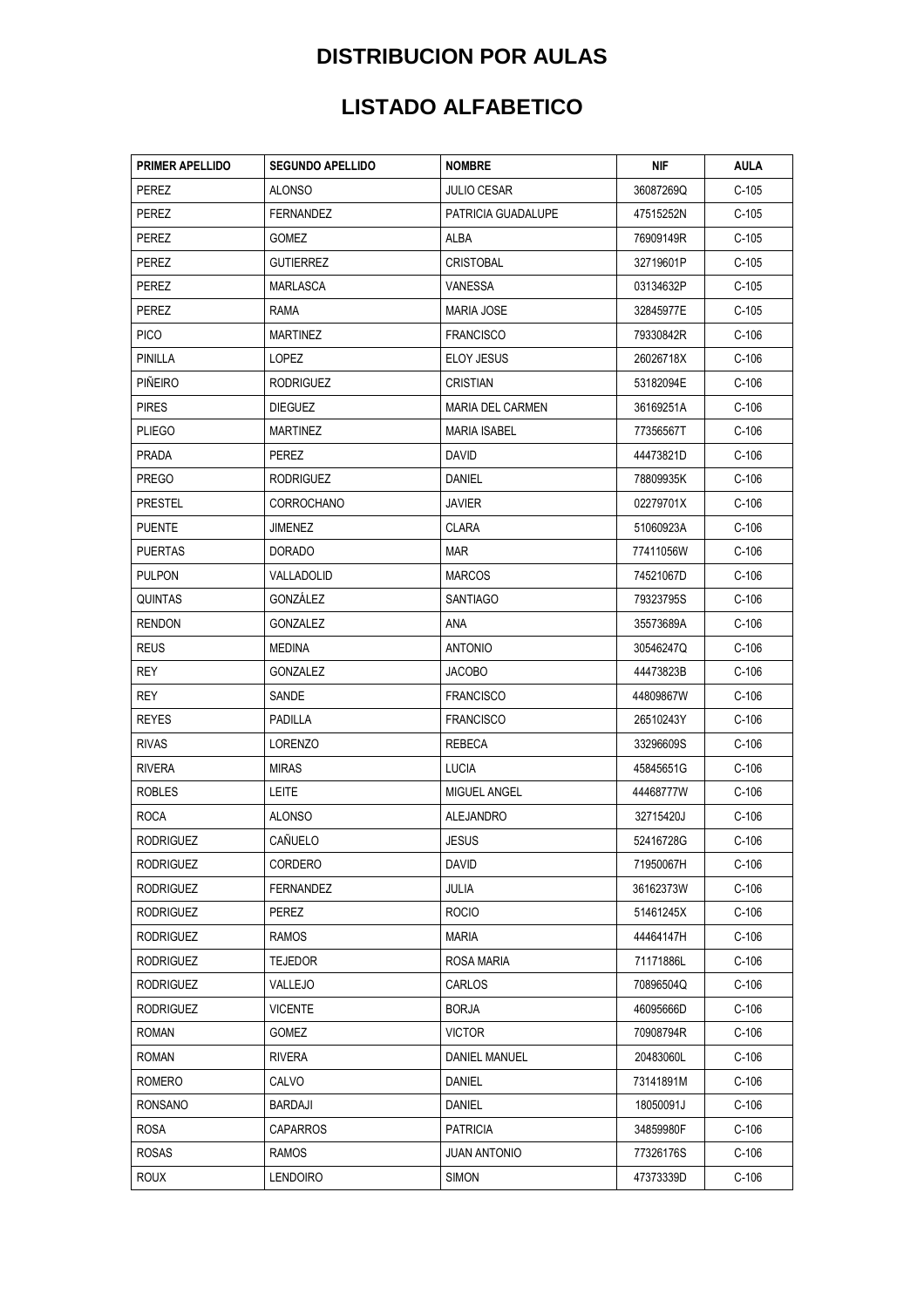| <b>PRIMER APELLIDO</b> | <b>SEGUNDO APELLIDO</b> | <b>NOMBRE</b>        | NIF       | AULA    |
|------------------------|-------------------------|----------------------|-----------|---------|
| <b>RUA</b>             | <b>BALADO</b>           | <b>MARIA TERESA</b>  | 32670299H | $C-106$ |
| <b>RUEDA</b>           | <b>GARCIA</b>           | <b>JOSE MANUEL</b>   | 78686370N | $C-106$ |
| RUIZ                   | <b>CARRASCO</b>         | ANA GUADALUPE        | 07990028N | $C-106$ |
| RUIZ                   | <b>NARES</b>            | MARIA SILVIA         | 17738201A | $C-005$ |
| <b>RUPEREZ</b>         | <b>VALENTIN</b>         | <b>MARCO ANTONIO</b> | 12413556L | $C-106$ |
| SAEZ                   | <b>LOPEZ</b>            | DANIEL               | 70820692N | $C-106$ |
| SAGARDIA               | PRADERA                 | <b>ROCIO</b>         | 71160475Q | $C-106$ |
| SALAS                  | <b>GARCES</b>           | <b>ESTER</b>         | 18441854V | $C-106$ |
| <b>SALGUEIRO</b>       | <b>FILGUEIRA</b>        | <b>RICARDO</b>       | 36083348M | $C-106$ |
| SANCHEZ                | ALONSO                  | <b>BEATRIZ</b>       | 73005021P | $C-106$ |
| SANCHEZ                | ALUSTIZA                | MIKEL                | 72316176J | $C-106$ |
| SANCHEZ                | CANTERO                 | <b>CARLOS</b>        | 77362014L | $C-106$ |
| SANCHEZ                | CERRO                   | <b>JUAN CARLOS</b>   | 29127942Y | $C-106$ |
| SANCHEZ                | <b>RODRIGUEZ</b>        | MIGUEL ANGEL         | 07981673Y | $C-106$ |
| SANDALIO               | <b>TALENS</b>           | ELIZABETH            | 77433950B | $C-107$ |
| SANMARTIN              | <b>DIAZ</b>             | <b>PAULA</b>         | 45312799Q | $C-107$ |
| SANTIAGO               | <b>VIÑAMBRES</b>        | EMILIO JOSE          | 47455970R | C-107   |
| SANTOS                 | <b>BLANCO</b>           | <b>BORJA</b>         | 71952121W | C-107   |
| <b>SANTOS</b>          | BOO                     | <b>IVAN</b>          | 44454146E | $C-107$ |
| SANTOS                 | <b>LEMOS</b>            | ana                  | 78734190S | C-107   |
| SARANDESES             | <b>GALEGO</b>           | LUIS CRISTOBAL       | 44092258Q | $C-107$ |
| <b>SEIJO</b>           | CARRERA                 | SILVIA               | 53184920L | $C-107$ |
| SEOANE                 | <b>ROSENDE</b>          | <b>CARINA</b>        | 44089526K | C-107   |
| <b>SOLANS</b>          | <b>GARCIA</b>           | <b>ISABEL</b>        | 25166370J | $C-107$ |
| SOLE                   | <b>BERNARDINO</b>       | FELIX                | 52995093B | $C-107$ |
| SORIANO                | <b>LINARES</b>          | <b>FRANCISCO</b>     | 33469333D | $C-107$ |
| SOTO                   | MILLAN                  | <b>MIGUEL</b>        | 71165540K | $C-107$ |
| <b>SUAREZ</b>          | <b>REGUEIRO</b>         | JUAN CARLOS          | 33275218Z | $C-107$ |
| <b>SUTIL</b>           | <b>ESTEVES</b>          | ALMUDENA             | 44482780K | $C-107$ |
| <b>TAMAME</b>          | <b>BLANCO</b>           | <b>MARIA TERESA</b>  | 9392823Z  | $C-107$ |
| <b>TAVERA</b>          | <b>CUESTA</b>           | ANTONIO LUIS         | 07975610S | $C-107$ |
| <b>TEJEDO</b>          | USO.                    | PALOMA               | 52948175J | C-107   |
| <b>TEJERO</b>          | <b>FERNANDEZ</b>        | ANGELES              | 33552374C | C-107   |
| TOLOSANA               | <b>MARCO</b>            | PABLO                | 72996178C | C-107   |
| TORRES                 | GARCIA                  | LUIS.                | 29141769X | $C-005$ |
| TRABADO                | GOMEZ                   | <b>ISABEL</b>        | 33349591M | $C-107$ |
| <b>TREBOL</b>          | OCHOA                   | <b>MARTA</b>         | 72976436N | C-107   |
| URDICIAIN              | GARDE                   | ALEJANDRA            | 72812932K | $C-107$ |
| URIZ                   | <b>BARTOLOME</b>        | ana                  | 72980718Q | C-107   |
| VALERDI                | <b>TORMO</b>            | CARMEN               | 24363402P | C-107   |
| VALERO                 | FERNANDEZ               | JOSE MARIA           | 26031240R | $C-107$ |
| VAQUERO                | <b>DOMINGUEZ</b>        | <b>MARIA JOSE</b>    | 44455137R | $C-107$ |